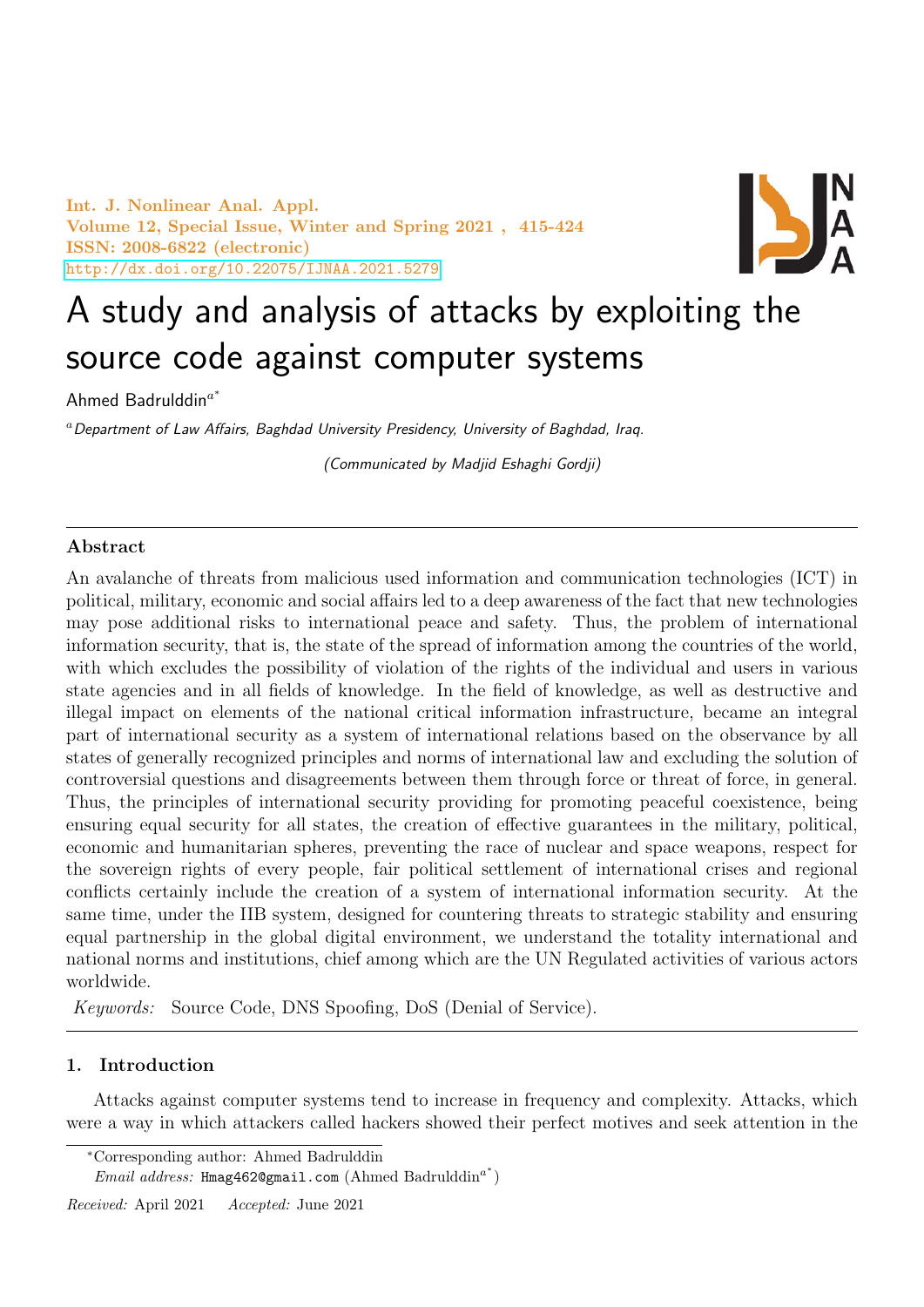early days, have become an industry due to the vulnerabilities in computer and computer networking systems today. Spyware is the most complex, obfuscated, and targeted class of malware, which has grown dramatically in recent years. Spyware is designed for secret, long-term, and persistent missions [\[5\]](#page-8-0). As reported by the country statistics in 2010, the number of attacks was 4400 and after that it increased by 6 times, reaching 26400 in 2019; approximately 15,000 attacks were detected. Figure 1 shows the number of attacks reported between 2010 and 2020 [\[3\]](#page-8-1).



Figure 1: Number of attacks between (2010-2020)

Apart from the preliminary theoretical studies in determining the security processes to be developed against these increasing attacks; Attacks that have occurred or may occur against existing systems need to be examined and analyzed more than just a number. After all; security processes rather than prevent imaginary attacks; it is the review and design of the system for attacks that may actually be encountered [\[11\]](#page-9-0).

We can classify the security goals into two goals: main and secondary. The main goals include security objectives that should be available in any system (confidentiality, availability, integrity and authentication) [\[9\]](#page-9-1). For this, the attacker checks for vulnerabilities in the system and acts accordingly. Vulnerability means compromising the security of the system, network, application or protocol in question; the presence of a vulnerability that may cause an unexpected and unwanted event is defined as a design or implementation error. To understand the methods developed for the security of computer systems, it is necessary to identify the types of attacks (attacks) that target these vulnerabilities and to develop actions that can be taken against these attacks.

In this paper, the attack phenomenon is defined via source code exploits, the point at which the attacks have reached in time and the reasons why attackers do so, the evolution of attacks over time and the essential features that all common attacks are discussed are examined. Then, the factors that can be classified according to the attacks are examined. Then, the simplest types of attacks were discussed. Finally, the present study is generally evaluated and its results are discussed.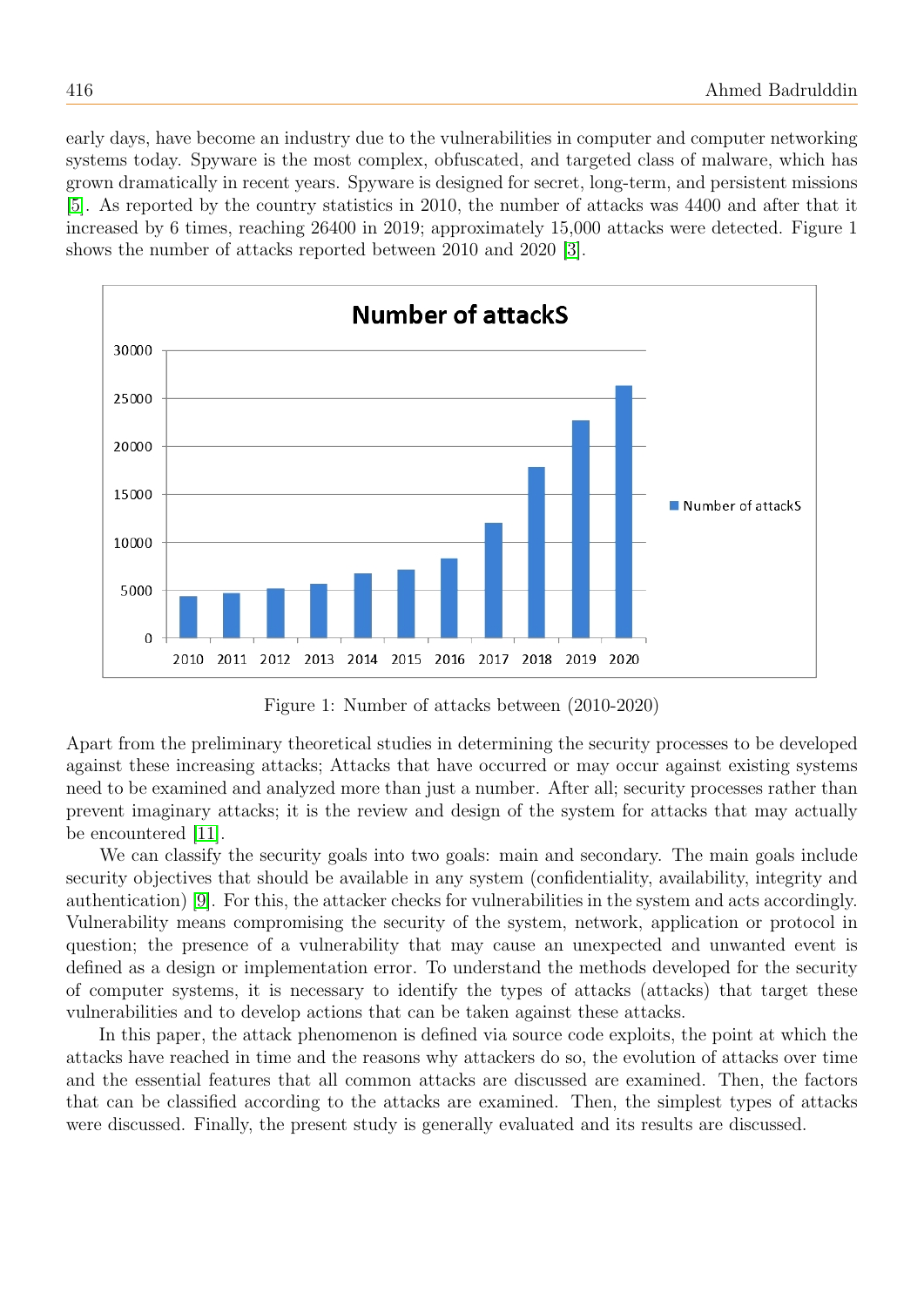## 2. Attacks on computer systems

In information and computer security; the other part generally considers evil people (hackers) and their attacks bypassing or circumventing existing information and computer security system; to weaken; harming people directly or indirectly. Attempts made on computer systems for malicious purposes such as damaging systems, disrupting, stopping, crashing or destroying systems are called attacks. Attackers are carrying out attacks that include many different methods to achieve their goals. By presenting all forms and classifications of attacks, analyzing them accurately, and determining the required procedures, these procedures are of great importance in order to obtain the security of complete information [\[7\]](#page-8-2).

Understanding why attacks are carried out on computer systems will provide important data in determining the attacks and the measures to be taken. In general, the reasons for the attacker to take this path should be followed. In this regard, the statistics of the formation of Zone-H, which classifies and maintains information about attacks on web servers on the Internet after verification, about one million servers, based on previous years, also shows the reasons why the attacker attacks . The reasons for the attack between (2010-2020). It is classified as, "for political reasons", "challenge", "patriotism", and "Electronic blackmail". Figure 2 shows distributions of attacks based on these causes between 2010 and 2020. It also illustrates the distributions of attacks based on these reasons between 2010 and 2020.



Figure 2: The most important reasons for the attacks

As shown in Figure 2, it appears that one of the most important reasons for the attacks is the political motive, as it is the biggest motive for the attackers.

The level of technical knowledge that attackers have and also the size of their attacks changes over time. As shown in Figure 2, attacks vary greatly over time and as technology evolves. Simple attacks such as guessing passwords or shuffling paper notes in the workplace are now being replaced by more comprehensive cross-site scripts and automatically coordinated, distributed, and structured attacks. As the attacks or tools used in the attacks are becoming more technically sophisticated, the level of information that the attacker needs to carry out the attacks also decreased. While this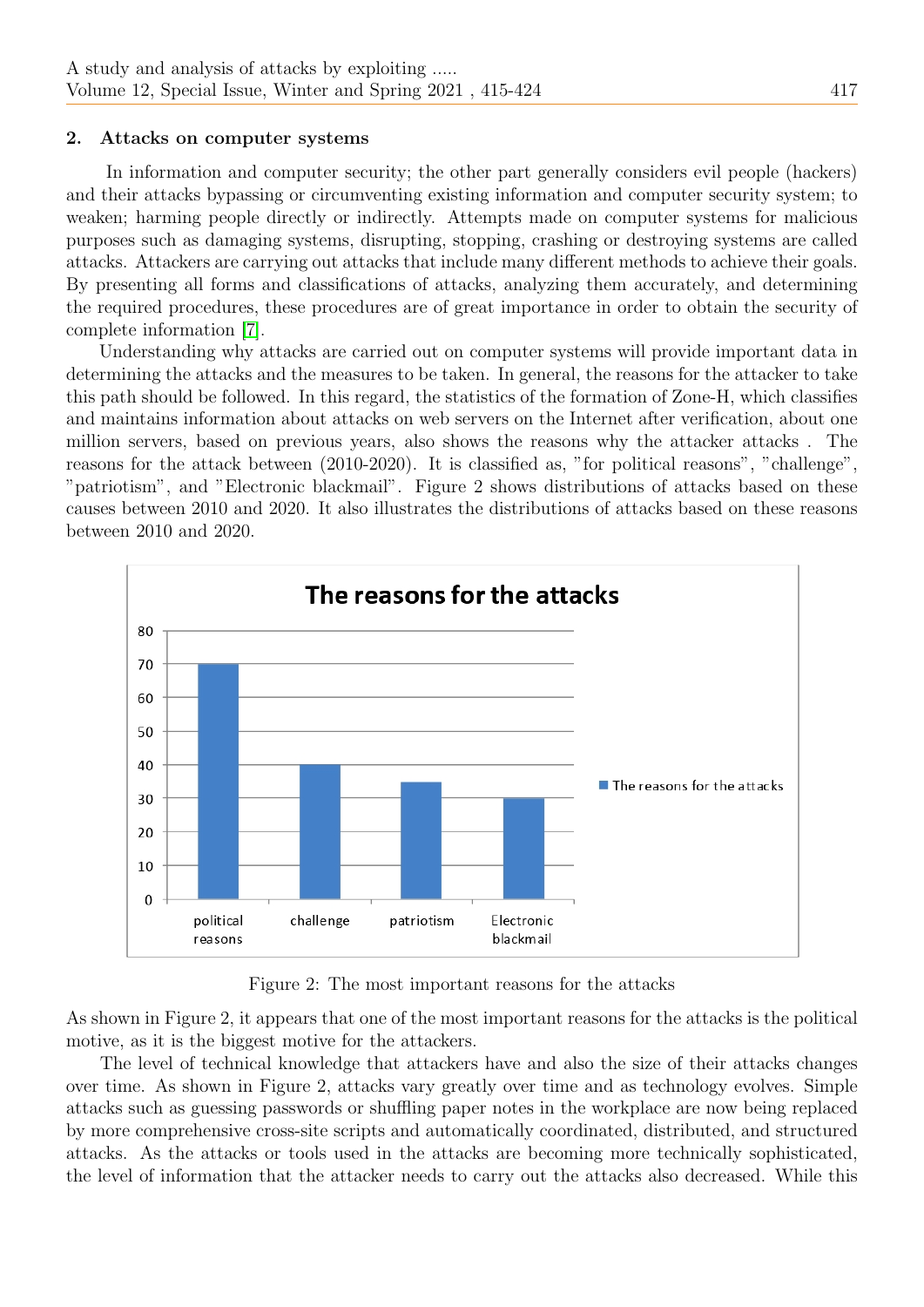situation increases the number of attacks and attackers, and the damage that will be done as a result of the attacks, it also makes it difficult to do what needs to be done to prevent the attack [\[12\]](#page-9-2).

## 3. Classification of attacks

Attacks can be classified and studied in various ways. Attacks according to the number of attackers, target type, path used, intent and means. These attacks are classified as shown in Figure 3.



Figure 3: Classification of attacks

A solo attack by a single attacker is the most common type of attack and is easier to detect. System vulnerability attacks and unauthorized access are types of solo attacks. Attacks involving more than one attacker are called multi-attacks. IP spoofing, email bombardment and network flooding are such attacks. Attacks such as the "Back Orifice" and Winnuke attacks are single-target attacks. Anomalous packet publishing attack, scanning attack, and anonymous FTP attack are multi-target attacks. DNS spoofing (DNS Spoofing), router attack and network DoS (Denial of Service) attack are types of network attacks. It is possible to count buffer overflow, ping to death attacks among direct attacks. Local attacks are carried out after login to the system.

## 4. Methodology

Software defects such as buffer overflow, CGI scripting errors, and encryption errors that may exist in all software used in the system (including system programs prepared for the operating system) can cause a computer system to take control or cause that computer to start unexpectedly. This is a vulnerability that has left the door open to many attacks, an issue that has been overlooked until recent years. Some software companies even released the product as soon as possible without debugging and correcting some errors they detected in the software packages they developed for reasons such as competition and profitability.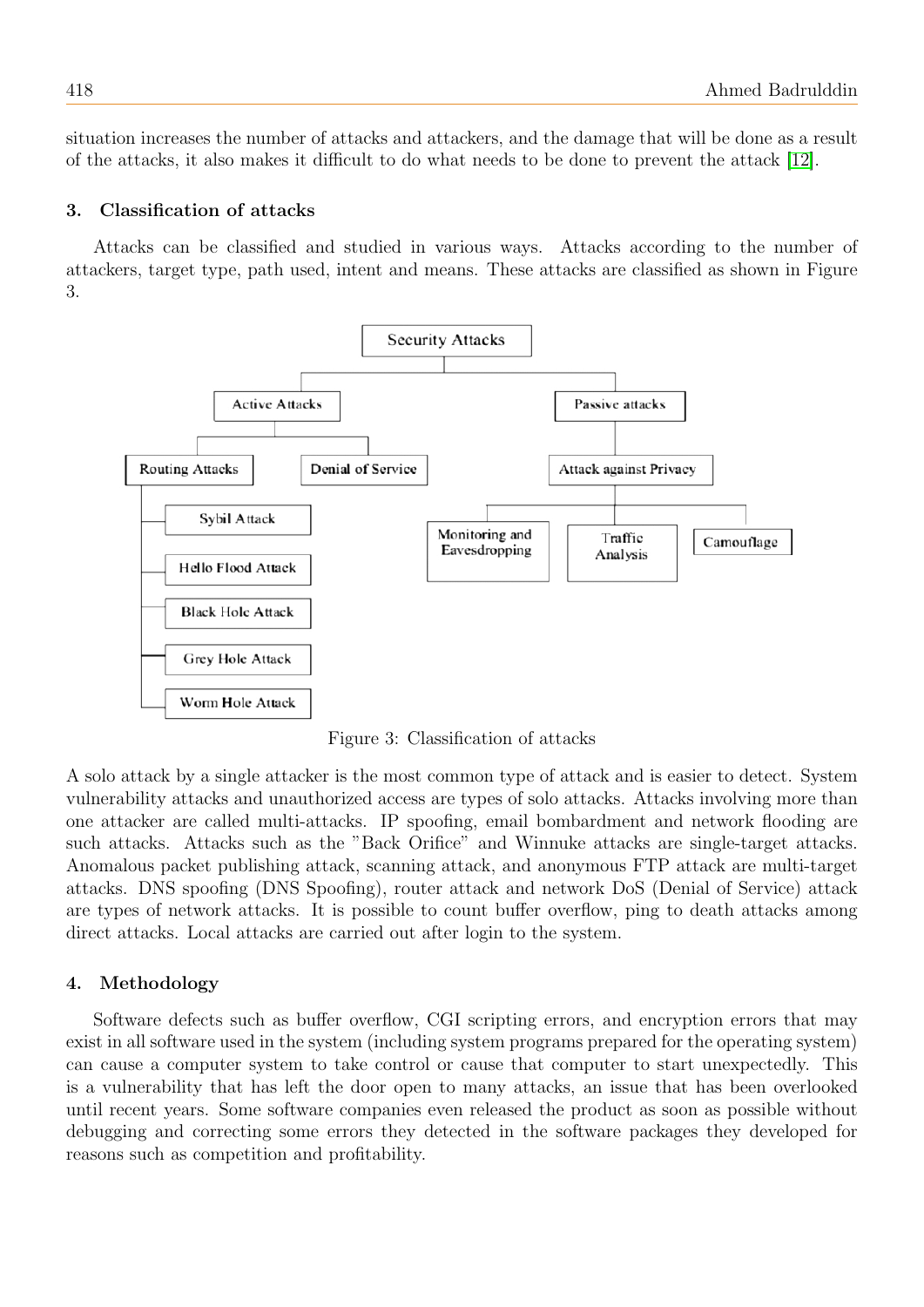In the Microsoft Windows operating system, which is stated as the most used operating system, such source code flaws are announced to the users with the prepared security bulletins, very important fixes ("hot-fixes") and service packs that are released at certain intervals are offered to the users both online and on CD. The abundance of these fixes points to the abundance of software flaws that were not foreseen or ignored during operating system development. In this regard, Microsoft has accelerated the work that focuses on security for the operating system software it has released. It is stated that Windows Server 2003, which was developed with the "Security Development Lifecycle" approach, was released with much fewer security bulletins than Windows 2010. Microsoft perceived the importance of security and started to increase its investments and studies in this regard.

In Figure 4, a spyware attack with a "drive-by download" source code exploit, which is used in a situation where the Internet browser security settings are not provided at a sufficient level or the current version is not used, and the activities that can be carried out against the system as a result of this attack are presented . Such attacks, source code vulnerabilities found in Internet browsers, are often used to hijack a computer system.



Figure 4: Spyware attack with a "drive-by download" source code exploit

Accordingly, while browsing web pages on the Internet, the script codes on the pages of malicious sites manage to run a tiny installer program by taking advantage of an appropriate vulnerability detected in the client's browser. This program starts its activities by negotiating with the system. Here, the desired spyware can be transferred to the server side without the user's knowledge. In this context, there may also be a structure that constantly monitors the operability of running spyware. When this structure detects attempts to delete or dismantle the spyware, it can restore spyware through various techniques. For spyware running smoothly on the system, the purpose is to gather information. This information; It can be used for market research, identity theft, corporate spying, and even national security. This type of spyware also provides an external access to the host computer or use system resources to coordinate other attacks without the knowledge of the user.

## 5. Types of attacks:

The main types of attacks including code exploit are: eavesdropping, denial of service attacks (DoS), indirect attacks, backdoors, direct access attacks, social or social engineering, and cryptographic attacks. These attacks are described in turn below.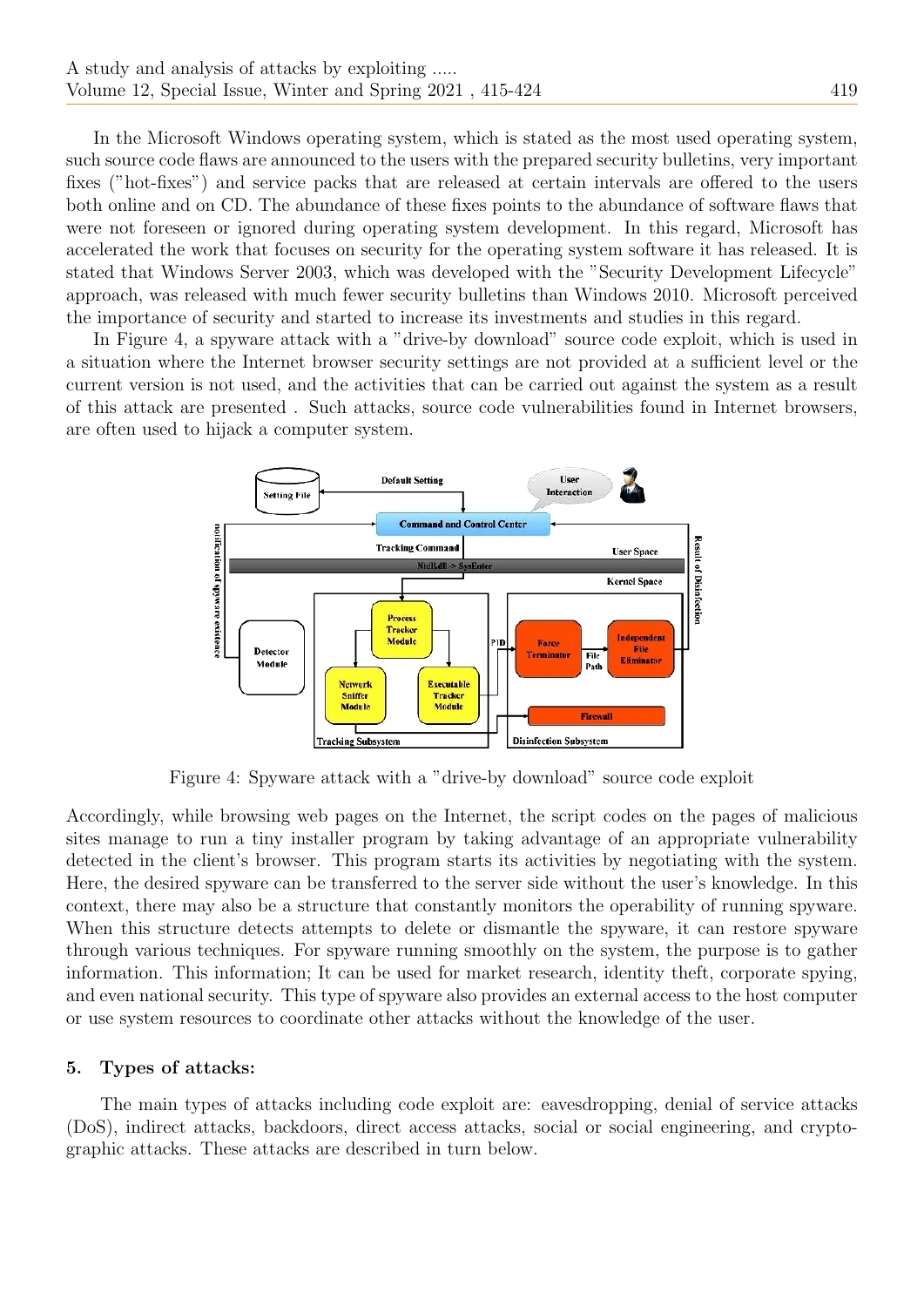## 5.1. Eavesdropping

It is the interception of data transmitted over a network or channel by malicious third parties. In this attack type, it is even possible to obtain the data from the source to the target in the meantime and send it to the target by changing it. This attack, which is called "eavesdropping" (eavesdropping) in English, has many different application areas, contrary to what is believed. Even a stand-alone computer with no interaction with a computer can be eavesdropped on by tracking the electrical or electromagnetic emission from its electronic parts such as a microchip, display, or printer. In order to prevent these devices from allowing such eavesdropping, the American government developed a standard called TEMPEST starting in the mid-1950s.

## 5.2. Denial of Service Attacks (DoS)

Denial of service attacks are attacks that are carried out for a different purpose than attacks to gain unauthorized access or system control. The sole purpose of this attack is to place more load than a computer, server or network can handle; rendering the system unusable. These types of attacks usually consume computing resources such as bandwidth, free disk space or CPU time; It is done in the form of corruption of configuration information such as routing information and deterioration of physical network components. Such an attack on a key server on the network could render the entire network inoperable. Attacks are very difficult to prevent, as analysis of the entire network is required to prevent these attacks. Distributed Denial of Service (DDoS) attacks are a denial of service attack from multiple compromised hosts to a single target, not from a single source. Even very large and well networked websites can be disrupted by using enough attacking computers.

#### 5.3. Indirect Attacks

These types of attacks include different types of attacks launched from a remotely inherited thirdparty computer. The use of another computer, called a zombie computer, in the attack makes it difficult to determine the actual source of the attack.

#### 5.4. Rear doors

The methods that allow remote access to that computer to the person who by passing the normal identity verification processes or is aware of this established structure, which cannot be found with ordinary examinations on the computer, is called a back door. The backdoor can be in the form of an installed program (eg Back Orifice); it may be intentionally left in an existing legitimate program itself, in an undocumented form by the author of that program. Trojan horse programs are used extensively in such attacks.

## 5.5. Direct Access Attacks

Attacks made by a person who has direct physical access to a computer system are gathered in this group. The person providing physical access to the computer can make various future changes to the operating systems, such as designating a user for himself; software worms can install keyboard listening systems and eavesdropping devices on the system. Having direct access, the attacker can also copy a large amount of information to his side using backup units such as CD-ROM, DVD-ROM, floppy disks, memory cards, digital cameras, digital audio systems, cell phones and wireless/infrared connected devices. In this respect, a computer system should not be left to third parties, even for a short time.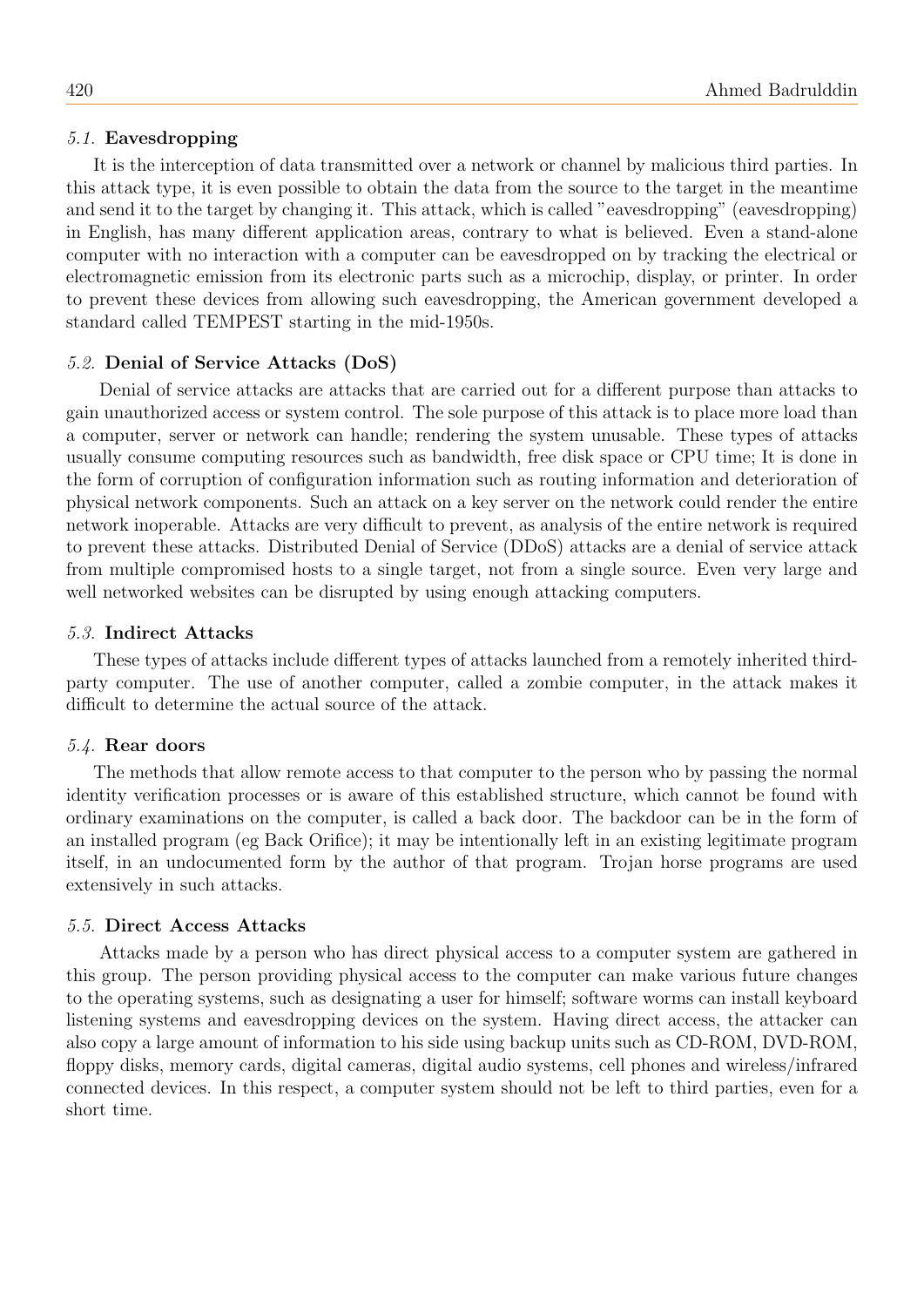## 5.6. Social Engineering

The human factor is the most important factor in computer systems security, as it is in every business. Albert Einstein "Only two things are infinite, the universe and human stupidity, actually I am not so sure about the infinity of the universe." He stated that social engineering will always be on the agenda.

Many security-related incidents encountered in computer systems are caused by the deliberate or deliberate intervention of the human factor. In computer security, social engineering is the general name given to the techniques for a hacker to obtain the information necessary to access the system by using psychological and social numbers on legitimate users who use or manage the computer system he is dealing with. Obtaining user and password information, especially by phone, is the most typical example. The hacker can obtain such information from system administrators like a regular company user. Many tactics can be considered in this regard, and the most important thing to do in order to get out of all these tactics without injury; It is the regular training of users and the implementation of security policies by all users, including system administrators, without exception .

Most damage to computer systems is due to human error. In-house users are actually the ones who cause the most damage to the system they use. Another point to be considered is the possibility that a person who leaves or is removed from a company may harm or attack the company he later worked for. For this, various security policies should be established for people leaving the company. The interesting methods used in social engineering, the risk area, the tactics used by the hacker and the things to be done in the fight against them are listed in Table 2. As can be seen from the list, social engineering uses various methods that cannot be thought of, from spying on a computer user while using their computer, to searching for useful documents among the paper waste in the workplace.

Social engineering attacks are possibly one of the most dangerous forms of security and privacy attacks since they are technically oriented to psychological manipulation and have been growing in frequency with no end in sight [\[1\]](#page-8-3). The Internet has become the largest communication and information exchange medium. In our everyday life, communication has become distributed over a variety of online communication channels. In addition to e-mail and IM communication [\[5\]](#page-8-0).



Figure 5: Common social engineering tactics and countermeasures

# 5.7. Cryptographic Attacks

Attacks to crack or decrypt encrypted information. These attacks are carried out by cryptanalysis methods. These include brute force attack, dictionary attack (dictionary attack) [\[2\]](#page-8-4), man in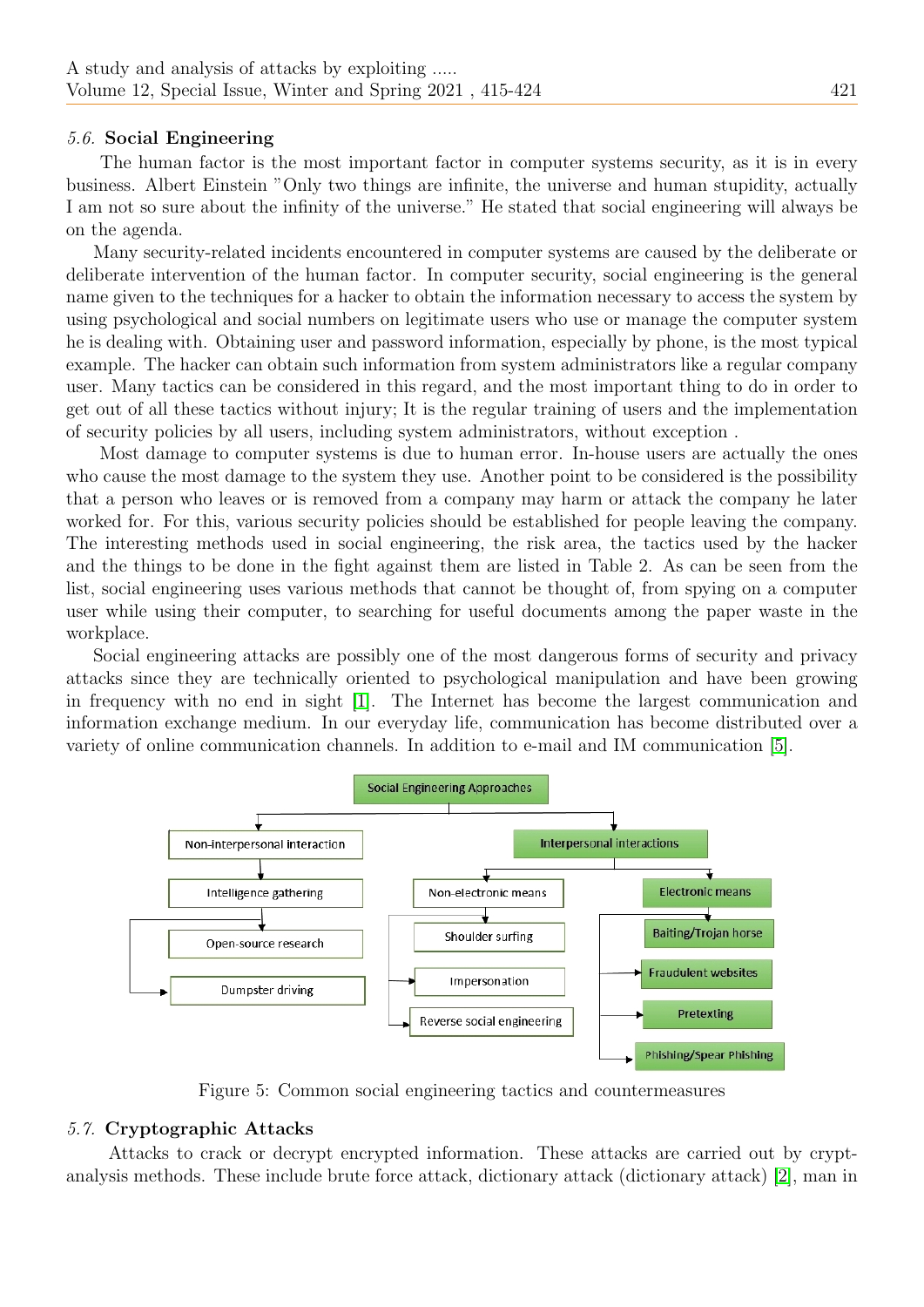the middle attack, ciphertext only, known plaintext, selected plain text or ciphertext. It is possible to count text (chosen plaintext, chipertext), adaptively chosen plaintext and related key attacks [\[4\]](#page-8-5).

#### 6. Discussion and Conclusions:

Eventually, the spread of information technologies and the rapid implementation of the work and transactions we do in our daily lives in electronic environments make information security mandatory. In order to ensure information security;

- Knowing the value of the information to be protected and protecting it accordingly,
- Taking into account the attacks, types and aggressive behaviors examined in this study in countermeasures and
- Implementation of the policies that will be determined in this framework.

It will greatly reduce the troubles and dangers to be encountered, prevent labor, time and financial losses, and will make great contributions to ensuring personal and corporate information security against malicious software or program particles that may come over the Internet.

In order not to encounter vulnerabilities in information security, individuals and institutions should take a series of measures from the simple to the most complex. However, even with all precautions taken, no one and no organization should think that systems are 100% secure due to constantly evolving attack techniques. It should not be forgotten that attacks can come from electronic media, as well as from friends and acquaintances.

In general, no matter how much precautions are taken regarding information and computer systems, it is useful to be aware that it is not possible to reduce the risks to zero. The most basic precautions to be taken can be listed as being constantly vigilant against risks, namely attacks, effectively creating and implementing security policies that will eliminate the attacks and their types described in this study, and minimizing the possibility of being affected by attacks by making the necessary updates in the light of new developments.

When the literature is examined, it has been determined that although there are many studies on the subject, "information and information systems security" is not sufficiently discussed in academic environments and the necessary importance is not given to the subject. Such a study; It is thought that it will be important in terms of bringing the subject to the academic agenda.

As a result of the examination, the support of electronic environments where information and technology are intertwined and technology is developing and spreading at a dizzying pace, finding the vulnerability of systems, spyware written by malicious people such as hackers who will always be by our side, or by using these vulnerabilities and accessing systems It has been determined that they try to try almost every way in order to gain unauthorized access and to harm the systems and the people using the system, personal or institutional. It is among the findings that such attacks and the methods used should be constantly examined in order to take precautions against these attacks and threats.

It has been determined that attacks with malicious and spyware, which are the most important threats to information security in the world and in our country, are widely used, but users are mostly not aware of such attacks and threats. In order to avoid any harm, it is necessary to give the necessary importance to the subject, to increase the knowledge, to take the necessary precautions and briefly to raise awareness.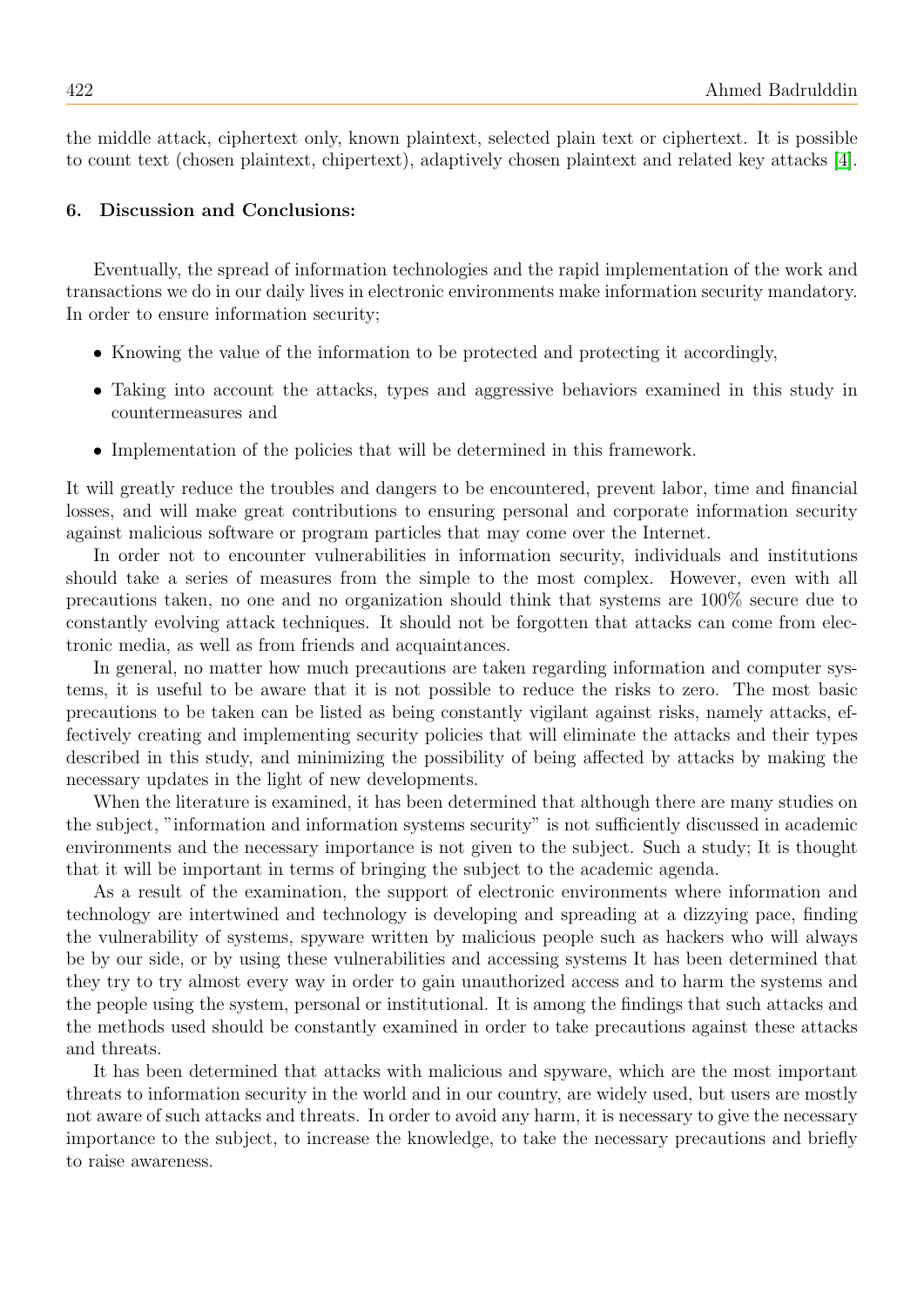As described in this paper, in today's world, where the amount of attacks that can be performed on systems increases rapidly, while technological protection techniques increase, there is an increase in threats, as described in this paper; In today's world, where the amount of attacks that can be performed on systems increases rapidly, while technological protection techniques increase, there is an increase in threats .It changes shape according to technological innovations, people's weaknesses are mostly taken advantage of, many innocent methods are used that users cannot even think of, often overlooked social engineering approaches are often applied in addition to taking advantage of weaknesses in computer technologies, Web technologies and these programs can be used in a very short time and easily. They allow users to become widespread and widespread, from their computer usage habits, to scan their internet browsing history, to discover vulnerabilities in ports, to exploit operating system and program vulnerabilities, to send important and personal information to malicious people, to work on a computer system Unnoticed and without leaving any traces, malware scanners and spyware hide by hiding in different programs. It is considered that they use many methods, from bypassing the Internet, even deactivating these programs, opening system resources such as bandwidth and processor for unnoticed external use, and it is considered that great efforts should be made to create reliable systems for information and computer security.

Among the most important things that must be taken in order to strengthen the systems:

- has a dynamic rather than static process,
- It begins with protection and unification,
- A preparatory process is needed,
- That attacks must be responded to quickly after they are detected and
- We should not forget that improvements must always be made in the system.

As a result, for a high level of security of information and computer systems these things must be taken into account. Attacks on computer systems and the methods used in the attacks, the security elements the attacks target, the characteristics they exhibit, the weaknesses and vulnerabilities the attacks target, the profile of the attacker, and the factors that drive the attacker to attack, should always be taken into account. In mind, preventive countermeasures should be taken by applying a systematic approach, as mentioned above.

## References

- <span id="page-8-3"></span>[1] D. Airehrour, Social Engineering Attacks and Countermeasures in the New Zealand Banking System: Advancing a User-Reflective Mitigation Model, mdpi, Information 2018, 9, 110; DOI:10.3390/info9050110.
- <span id="page-8-4"></span>[2] Anatomy of an attack, available online: http://blogs.rsa.com/anatomy-of-an-attack/, last accessed on 2013.
- <span id="page-8-1"></span>[3] T. Huang and Y. Zhao, Revolution of securities law in the Internet age: A review on equity crowd-funding, Comput. Law Secur. Rev., 33(6), 2017, pp. 802810
- <span id="page-8-5"></span>[4] T. Jagatic, N. Johnson, M. Jakobsson and F. Menczer,Social phishing, Communications of the ACM, 50(10) 2007 94-100.
- <span id="page-8-0"></span>[5] D. JAVAHERI, Detection and Elimination of Spyware and Ransom ware by Intercepting Kernel-Level System Routines, IEEE, 6, 2018.
- [6] K. Krombholz, Advanced Social Engineering Attacks, Preprint submitted to Journal of Information Security and Applications, Journal of Information Security and Applications, 2014, DOI: 10.1016/j.jisa.2014.09.005.
- <span id="page-8-2"></span>[7] Dr. G. Padmavathi and D. Shanmugapriya, A Survey of Attacks, Security Mechanisms and Challenges in Wireless Sensor Networks, International Journal of Computer Science and Information Security, 4(1&2), 2009.
- [8] PriceWaterhouseCoopers. Adjusting the Lens on Economic Crime; PriceWaterhouseCoopers (PWC): Auckland, New Zealand, 2016.